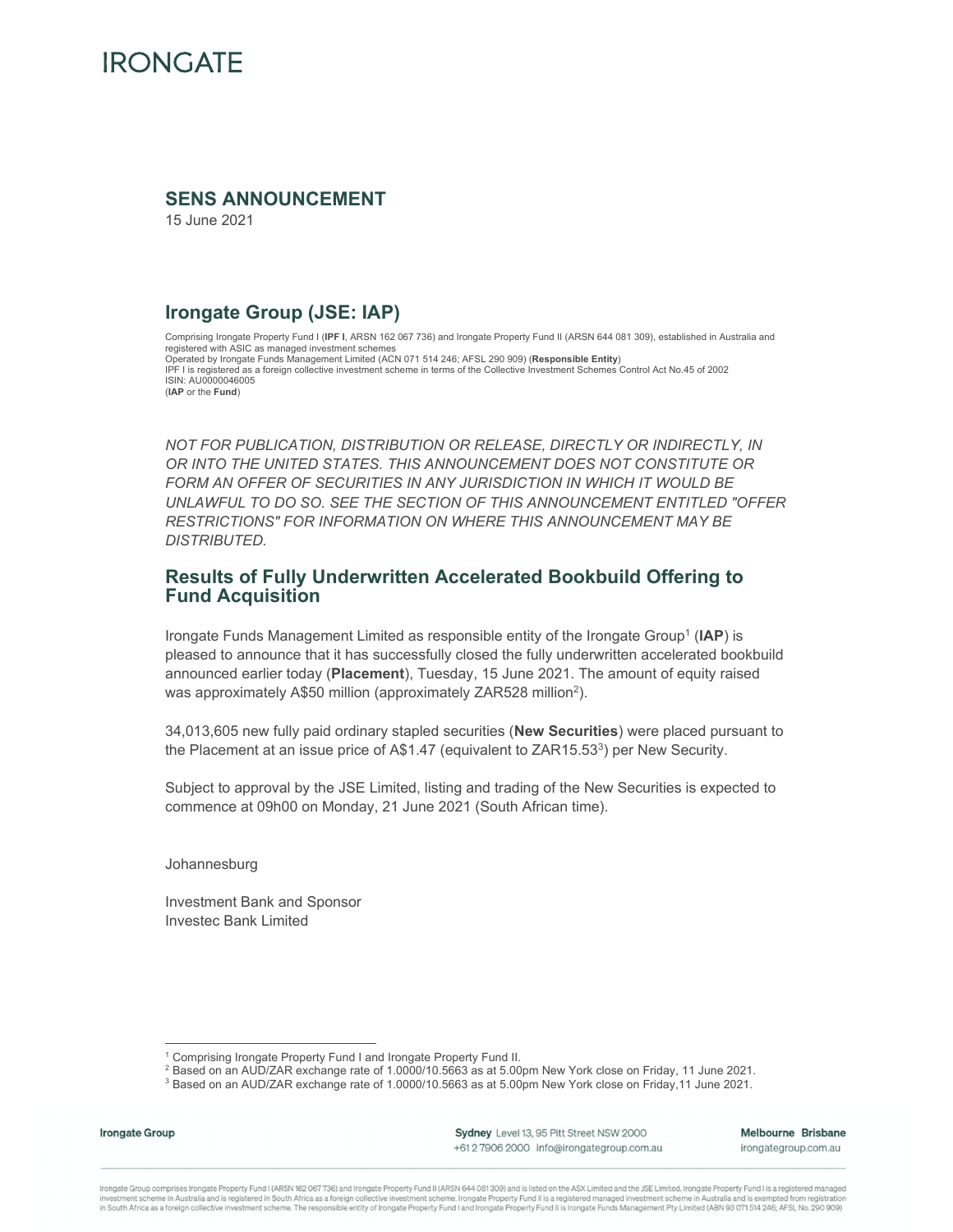## **IRONGATE**

#### *Important Information*

*This announcement is not for release to US wire services or distribution in the United States, any other jurisdiction in which such release or distribution would be unlawful. This announcement is for information purposes only and shall not constitute or form part of an offer or solicitation of an offer to purchase or subscribe for securities in any jurisdiction. The Placement is not to be regarded as an offer or invitation to any person in the European Union any jurisdiction to the extent that any applicable legal requirement in such jurisdiction has not*  been complied with or it is for any reason illegal or unlawful to make such an offer or invitation in *such jurisdiction.* 

*The securities offered in terms of the Placement have not been and will not be registered under the US Securities Act of 1933, and may not be offered or sold, directly or indirectly, in the United States, except in transactions exempt from, or not subject to, the registration requirements of the US Securities Act and any applicable US state securities laws.* 

*Neither this announcement nor the Placement constitutes or is intended to constitute an offer to the public in South Africa in terms of the Companies Act, No. 71 of 2008 (as amended). In South Africa, the invitation to apply for IAP stapled securities in terms of the Placement is only open to (i) persons who are acting as principal and who apply for IAP stapled securities at a minimum acquisition cost of ZAR 1,000,000, as contemplated in section 96(1)(b) of the South African Companies Act 71 of 2008 (as amended), or (ii) persons who comply with the requirements set out in section 96(1)(a) of the South African Companies Act 71 of 2008 (as amended).* 

*This announcement has been issued by and is the sole responsibility of the Responsible Entity. No representation or warranty, express or implied, is or will be made as to, or in relation to, and no responsibility or liability is or will be accepted by Investec or by any of their respective affiliates or agents as to, or in relation to, the accuracy or completeness of this announcement or any other written or oral information made available to or publicly available to any interested party or its advisers, and any liability therefore is expressly disclaimed.* 

*This announcement does not purport to identify or suggest the risks (direct or indirect) which may be associated with an investment in the stapled securities. No representation or warranty is made by the Responsible Entity or Investec in connection with the Placement, and any investment decision to buy stapled securities in terms of the Placement must be made solely on the basis of publicly available information which has not been independently verified by Investec.* 

#### *Offer Restrictions*

*This announcement does not constitute an offer of stapled securities in terms of the Placement in any jurisdiction in which it would be unlawful. In particular, this announcement may not be distributed to any person, and the stapled securities offered in terms of the Placement may not be offered or sold, in any country except to the extent permitted below.*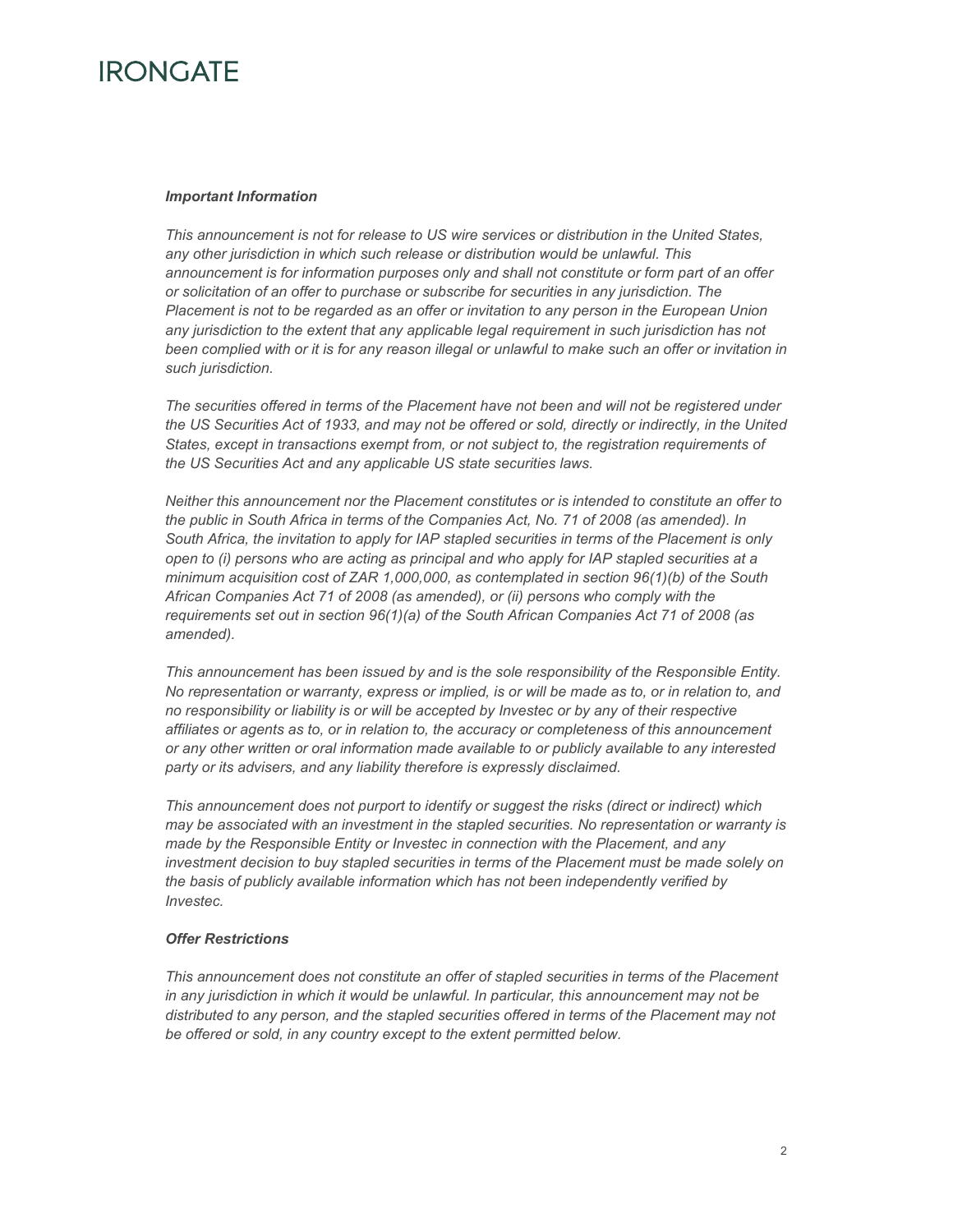## **IRONGATE**

#### *Guernsey*

*This announcement may only be made available to, and the IAP stapled securities may only be offered or sold, in or from within the Bailiwick of Guernsey either (i) by persons licensed to do so under the Protection of Investors (Bailiwick of Guernsey) Law, 1987 (the "POI Law"); or (ii) to persons licensed under the POI Law, the Insurance Business (Bailiwick of Guernsey) Law, 2002, the Banking Supervision (Bailiwick of Guernsey) Law, 1994, the Insurance Managers and Insurance Intermediaries (Bailiwick of Guernsey) Law, 2002 or the Regulation of Fiduciaries, Administration Businesses and Company Directors (Bailiwick of Guernsey) Law, 2000.* 

#### *Hong Kong*

*WARNING: This announcement has not been, and will not be, authorised by the Securities and Futures Commission in Hong Kong pursuant to the Securities and Futures Ordinance (Cap. 571) of the Laws of Hong Kong (the SFO). No action has been taken in Hong Kong to authorise this announcement or to permit the distribution of this announcement or any documents issued*  in connection with the Placement. Accordingly, the IAP stapled securities have not been and will *not be offered or sold in Hong Kong other than to "professional investors" (as defined in the SFO).* 

*No advertisement, invitation or document relating to the IAP stapled securities has been or will be issued, or has been or will be in the possession of any person for the purpose of issue, in Hong Kong or elsewhere that is directed at, or the contents of which are likely to be accessed or read by, the public of Hong Kong (except if permitted to do so under the securities laws of Hong Kong) other than with respect to the IAP stapled securities which are or are intended to be disposed of only to persons outside Hong Kong or only to professional investors as defined in the SFO and any rules made under that ordinance.* 

*The contents of this announcement have not been reviewed by any Hong Kong regulatory authority. You are advised to exercise caution in relation to the offer. If you are in doubt about any contents of this announcement, you should obtain independent professional advice.* 

#### *New Zealand*

*This announcement has not been registered, filed with or approved by any New Zealand regulatory authority under the Financial Markets Conduct Act 2013 (New Zealand) (the FMC Act). The IAP stapled securities are not being offered or sold in New Zealand (or allotted with a view to being offered for sale in New Zealand) other than to a person who:* 

- *is an investment business within the meaning of clause 37 of Schedule 1 of the FMC Act;*
- *meets the investment activity criteria specified in clause 38 of Schedule 1 of the FMC Act;*
- *is large within the meaning of clause 39 of Schedule 1 of the FMC Act;*
- *is a government agency within the meaning of clause 40 of Schedule 1 of the FMC Act; or*
- *is an eligible investor within the meaning of clause 41 of Schedule 1 of the FMC Act.*

#### *Singapore*

*This announcement has not been registered as a prospectus with the Monetary Authority of Singapore (MAS) and, accordingly, statutory liability under the Securities and Futures Act, Chapter 289 (the SFA) in relation to the content of prospectuses does not apply, and you should consider carefully whether the investment is suitable for you. IAP is not a collective*  investment scheme authorised under Section 286 of the SFA or recognised by the MAS under

**Irongate Group** 

Sydney Level 13, 95 Pitt Street NSW 2000 +61 2 7906 2000 info@irongategroup.com.au Melbourne Brisbane irongategroup.com.au

Irongate Group comprises Irongate Property Fund I (ARSN 162 067736) and Irongate Property Fund II (ARSN 644 081 309) and is listed on the ASX Limited and the JSE Limited. Irongate Property Fund I is a registered managed investment scheme in Australia and is registered in South Africa as a foreign collective investment scheme. Irongate Property Fund II is a registered managed investment scheme in Australia and is exempted from registration